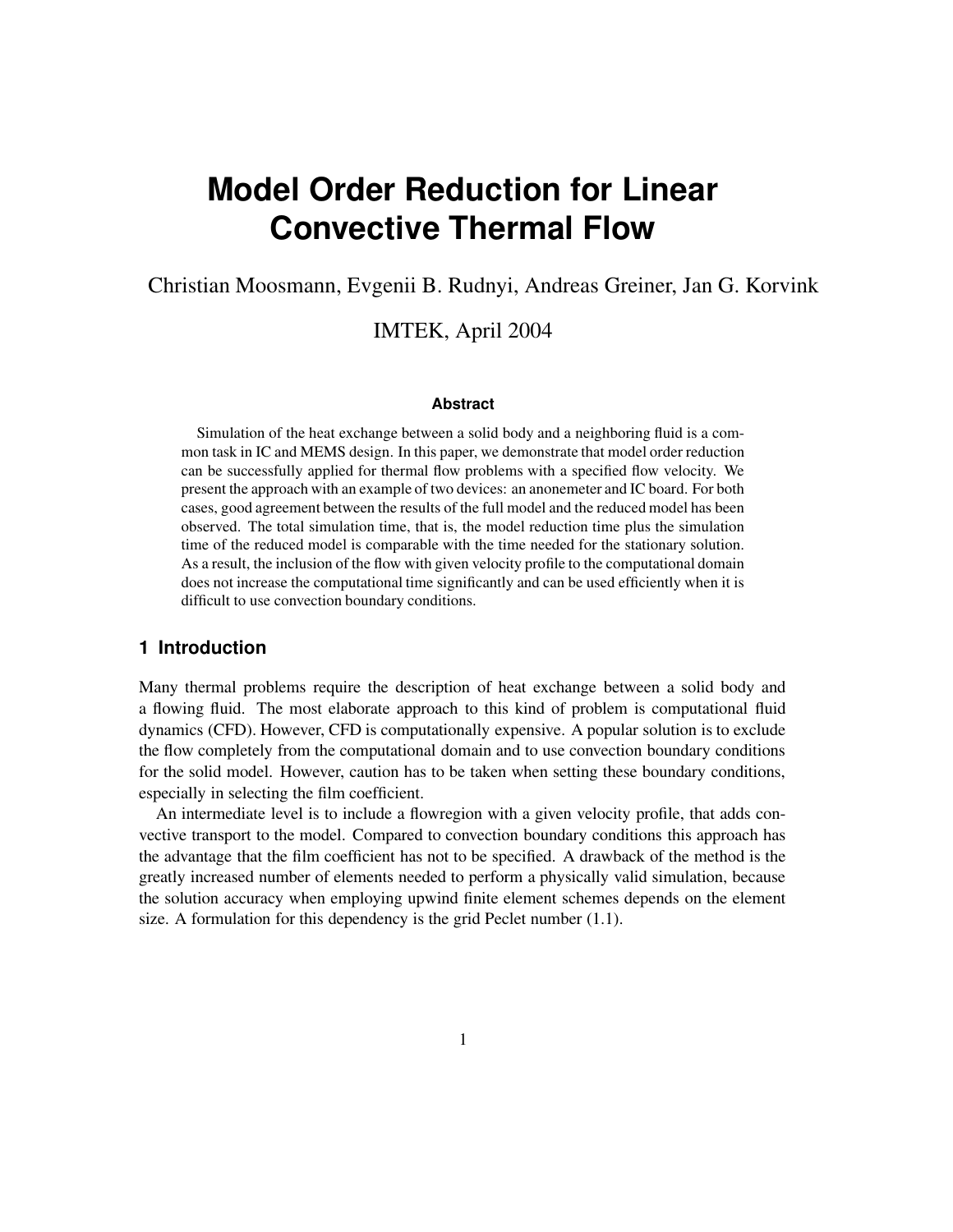$$
Pe = \frac{v \cdot L \cdot c}{2\kappa} \tag{1.1}
$$

where  $\nu$  is the fluid speed,  $L$  is the element length in direction of the fluid flow *c* is the specific heat of the fluid and  $\kappa$  is the thermal conductivity of the fluid

To ensure correct simulation results the grid Peclet number must be lower than 1.0 [1, 2]. Therefore, with increasing fluid speed, the element size has to be decreased, accordingly. This results in a larger number of elements and therefore in longer computations time.

However, the given velocity profile leads to a linear system of differential equations. Then, by means of model order reduction, a model can be generated that describes the system with sufficient accuracy, but that is of much smaller order than the original one.

Two examples are used to demonstrate the advantages of model reduction. The first one is a 2D model of an anemometer, a flow meter based on convective thermal flow [3] (see Sensirion  $AG<sup>1</sup>$  for comercially available anemometers). The second model is a simple 3D model of a heat source, e.g. a chip, acting as a constant heat source, that is cooled by air flow, a typical problem in the heat management in IC industries [4].

## **2 Considered problem type**

The considered models are generated with  $ANSYS@<sup>2</sup>$  using the PLANE55 and the SOLID70 element types, since these allow for computing convective heat flow. However, the velocity can only set constant in a defined region, so it is necessary to approximate a flow profile by step functions. While it would be possible to generate a large number of regions, to approximate the flow profile very well, the regions should not become too thin, as this would generate problems with meshing the region. For the rather small problems presented here only a coarse approximation has been used. This is depicted in figure 2.1.

Figure 2.1 a) shows the ANSYS model of an anemometer. The heater is included in the upper wall. Approximation of the flow profile is done by three zones. The model consists of approximately 19 282 elements and 9710 nodes, i.e. degrees of freedom (DOF).

In figure 2.1 b) a simple 3D structure is depicted. The heat source, e.g. a chip, is located in the middle of a baseplate, over which air flows with constant velocity. Only half of the flow field is computed here, it is approximated by four steps. Here 107 989 elements were used, resulting in 20542 DOF.

<sup>1</sup>Sensirion AG, Switzerland, www.sensirion.com

<sup>2</sup>ANSYS®, Ansys, Inc., www.ansys.com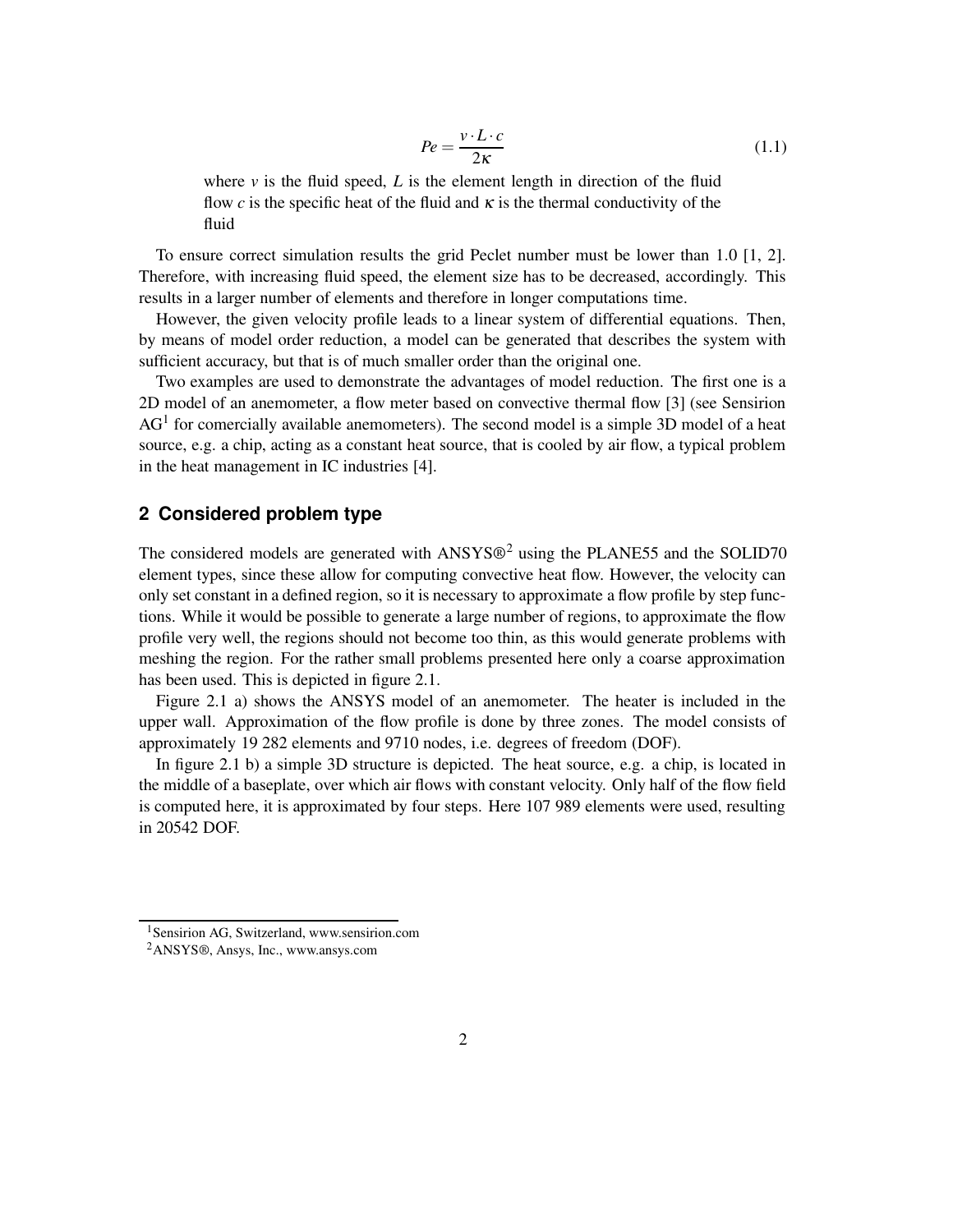

Figure 2.1: Computed models, a) 2D anemometer model, b) 3D chip cooling model

#### **2.1 Mathematical formulation of the problem**

Energy is a conserved quantity following a balance equation. Everywhere in the domain this means, that the heat generation rate in a volume  $(\dot{q})$  has to equal the sum of the change of the total heat ( $\rho c \cdot \partial T/\partial t$ ), the conductive heat flow ( $-\kappa \nabla T$ ) and the convective heat flow ( $\rho c \cdot \vec{v} \nabla T$ ) across its boundary. The partial differential equation for the temperature *T* reads:

$$
\rho c \left( \frac{\partial T}{\partial t} + \vec{v} \nabla T \right) + \nabla \cdot (-\kappa \nabla T) = \dot{q}
$$
\n(2.1)

where  $\rho$  denotes the mass density, *c* is the specific heat of the fluid,  $\vec{v}$  is the fluid speed and  $\kappa$  is the thermal conductivity

For the spazially discretized form one obtains a system of ordinary differential equations:

$$
C \cdot \dot{T} + K \cdot T = b \tag{2.2}
$$

where the conductivity matrix *K* changes from a symmetric matrix for the case of mere conductive heat flow to an unsymmetric matrix due to the additional convection term. *C* is the heat capacitance.

When computing large models (i.e. models with many degrees of freedom) or performing parameter variations usually not all nodes of the model are of interest. Actually, in most cases, information from only a few nodes is needed. These are referred to as 'output nodes' in the following. An output matrix *E* can be defined to link the output nodes *y* to the state vector *T*:

$$
y = E \cdot T \tag{2.3}
$$

## **3 Introduction to Model Order Reduction with mor4ansys**

Model reduction has been already applied succesfully to thermal problems without convection flow [5, 6, 7]. It has also been used for ground water flow problems [8, 9, 10], where the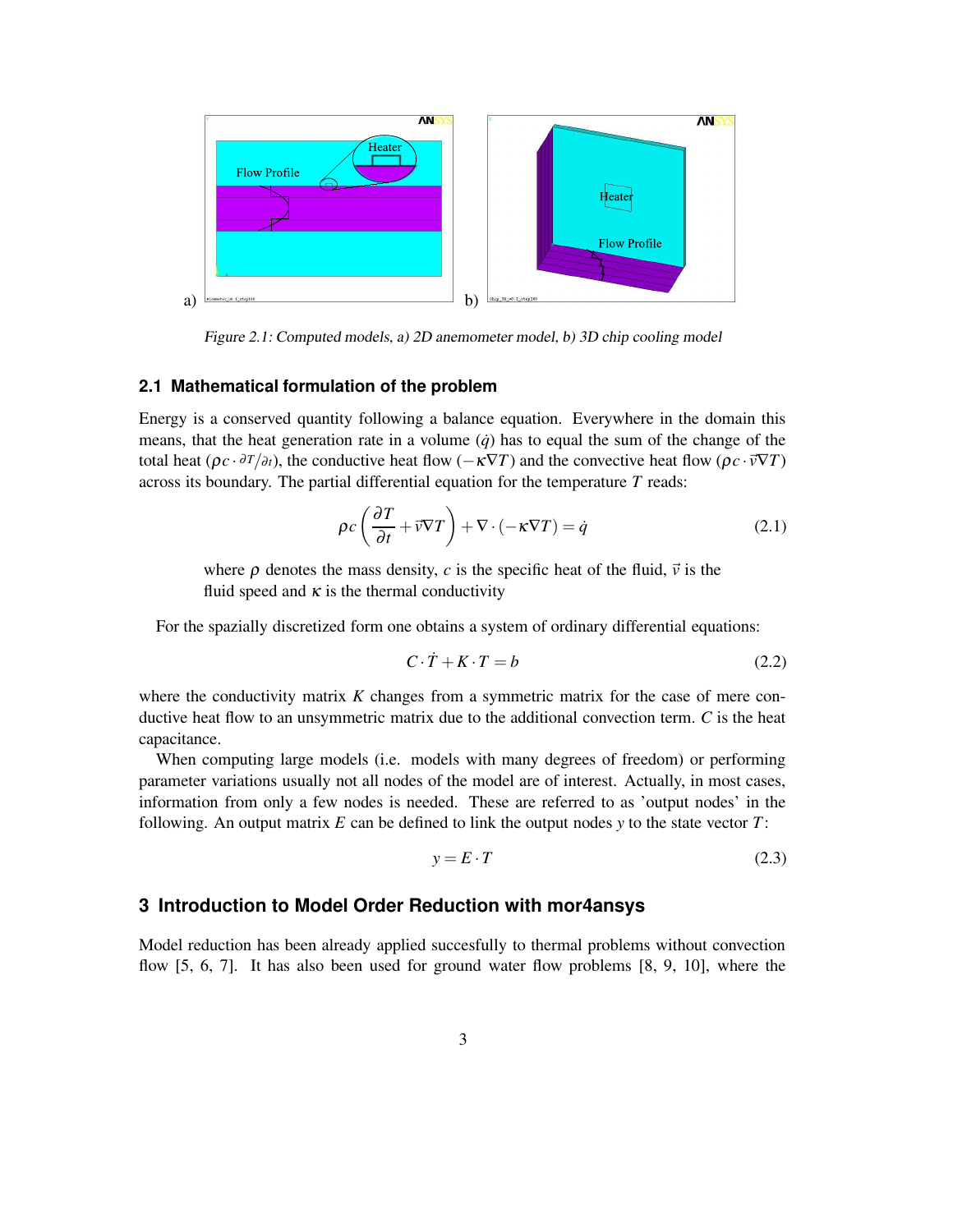partial differential equation is quite similar to (2.1), except that instead of the temperature the concentration is the variable.

Consider a model, i.e., a system of ordinary differential equations of order *n*. The number of output nodes (*k*) is much smaller than the total number of nodes (*n*). There exists a reduced model of order  $m (k \le m \le n)$  that solves for the output nodes with sufficient accuracy. The task is to find this reduced model. The connection between the original state vector (*T*) and the reduced state vector  $(z)$  is given by the reduction matrix  $(V)$ , resulting in the reduced form of the discretized equation:

$$
T = Vz \tag{3.1}
$$

$$
C_r \cdot \dot{z} + K_r \cdot z = b_r \tag{3.2}
$$

Since the focus of this article is the automated reduction with the *mor4ansys*<sup>3</sup> program, for the theory of generating reduced models the reader also is referred to [11].

#### **3.1 The mor4ansys program**

Mor4ansys is software developed at IMTEK<sup>4</sup>. It requires as input a model's system matrix, which it derives from an ANSYS®binary file. Also, information on the output nodes and boundary conditions is needed. With this information, the program performs the Arnoldi algorithm to obtain a reduced model of specified order. For a particular model, all data needed to perform the model order reduction can be directly obtained from the ANSYS®files.

The simulation with the reduced model is performed with common linear algebra software such as Mathematica $\mathbb{B}^5$  or Matlab<sup>6</sup>.

## **4 Results**

In figure 4.1, plots of the temperature field are shown for the last timestep. One can clearly see the impact of the flow on the temperature. We would like to stess once more, that the description of the same problem with a convection boundary condition would be quite difficult, because information on the temperature profile in the flow cannot be obtained.

## **4.1 Computational Time**

Performing transient simulations of large models is a costly task. The simple examples presented above needed 3m1s in the case of the 2D model and 26m16s in the case of the 3D model to compute only 100 steps on a dual Intel®Xeon™3.06GHz PC. But these examples are small

<sup>3</sup>http://www.imtek.uni-freiburg.de/simulation/mor4ansys

<sup>4</sup>http://www.imtek.uni-freiburg.de

<sup>5</sup>Mathematica®, Wolfram Research, www.wolfram.com

<sup>6</sup>Matlab, The MathWorks, www.mathworks.com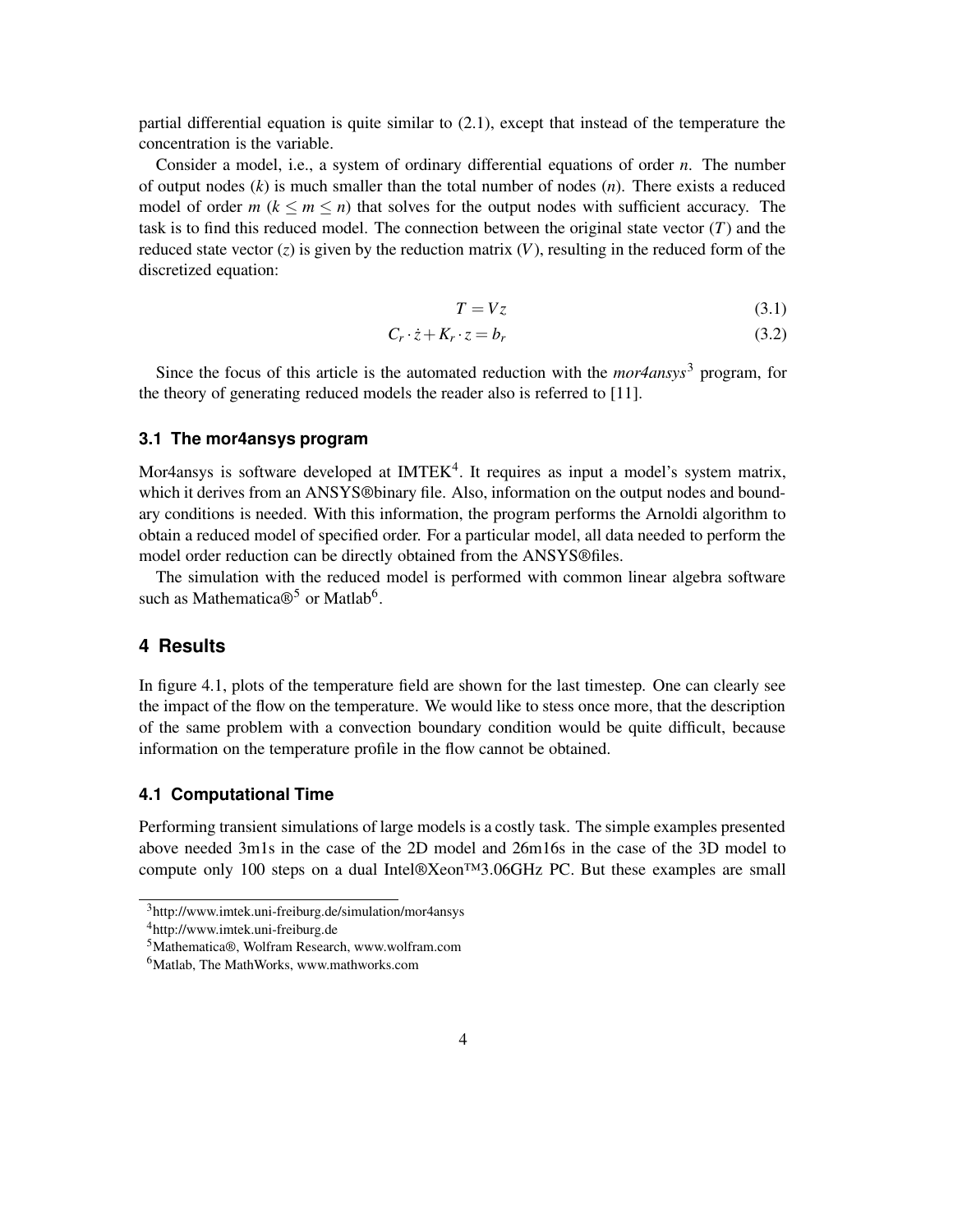

Figure 4.1: Temperature profiles of the computed models, a) 2D anemometer model, b) Cut through the 3D chip cooling model

compared to models for productive simulations, and only few timesteps were computed. So computational times can be expected to be much higher for a realistic simulation task.

Table 4.1 shows a comparison of the computational time needed to compute the model reduction and the steady state ANSYS solution. It shows that the reduction step takes about 2-3 times longer than a steady state solution on the same mesh.

| Geometry                          | Architecture                                      | Reduction step<br>in <i>mor4ansys</i> | ANSYS<br>steady state | Factor |
|-----------------------------------|---------------------------------------------------|---------------------------------------|-----------------------|--------|
| 9710 DOF                          | Flow Meter, 2D, Sun UltraSPARC-<br>II"450 MHz CPU | 3.3s                                  | 1.8s                  | 1.83   |
| Chip Cooling, $3D$ ,<br>20542 DOF | Sun UltraSPARC-<br>II"450 MHz CPU                 | 56.8s                                 | 19.9s                 | 2.85   |

Table 4.1: Comparison between computational time needed for the reduction step and the steady state solution in ANSYS

However, computing 100 time-steps of a reduced model of order 30 (which is used for both examples here) typically needs less than 1s. So with model order reduction the only costly process is the reduction step, and it still is very cheap compared to a transient simulation of the full model.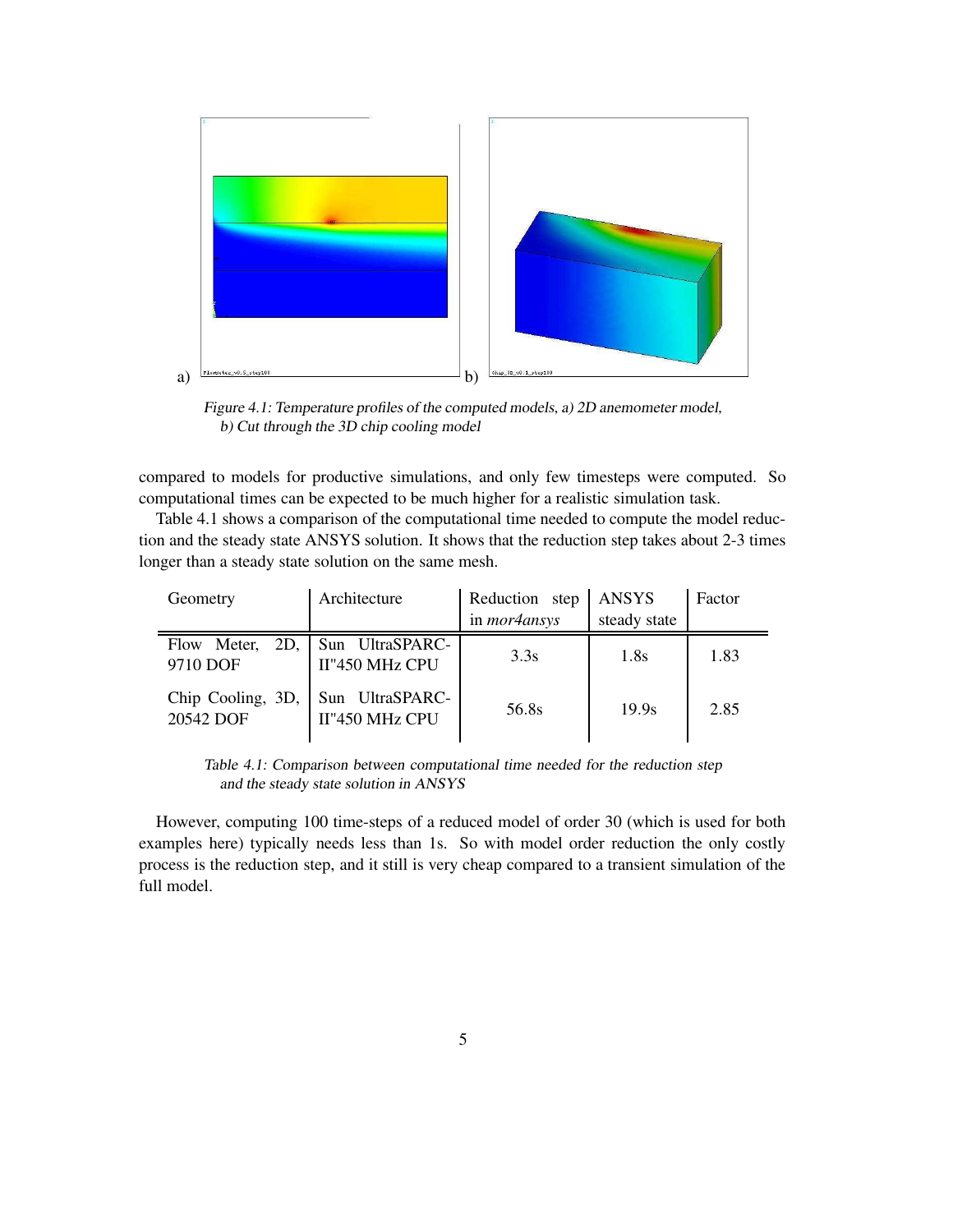#### **4.2 Computational Results**

The most important question of course is, whether the results computed with the reduced model fit well enough to the results of the full model. For the transient simulation a step response is computed, where the heat source is switched on, while the flow remains constant.

Figures 4.2 show the temperature progression at the heater, as well as the input function and the difference between the simulation with the full model and the reduced model. As expected, the temperature rises very steeply at the beginning to saturate after some time. Comparing the simulation of the full model with the reduced model, small deviations can be seen. However, while the overall error remains very small, a peak can be seen in the error at the first time-step, where the response curve is steepest.



Figure 4.2: Step response, a) 2D anemometer, b) 3D chip cooling

Choosing a step response has one major advantage; since a step consists of the whole harmonic spectrum the error introduced for a specific frequency will be notified here also. Or, stated differently, all other input functions tend to show a smaller error than that of the step response.

Since the process of model order reduction basically is a moment matching approach, i.e., an approximation of the transfer function the most appropriate way to rate the quality of the reduced model is to compare the frequency sweep of the reduced and the complete model (figure 4.2).

While very good agreement can be seen at the heater positions, the results at the outlets show a clear deviation above 200Hz (anemometer) i.e. 400Hz (chip cooling). This fits very well with the results from the transient analysis, where the biggest disagreement could be found for rapid changes (i.e., high frequencies).

However, if very fast (i.e., high frequency) effects have to be taken into account, this behaviour can be further improved with multi-point matching [5, 11].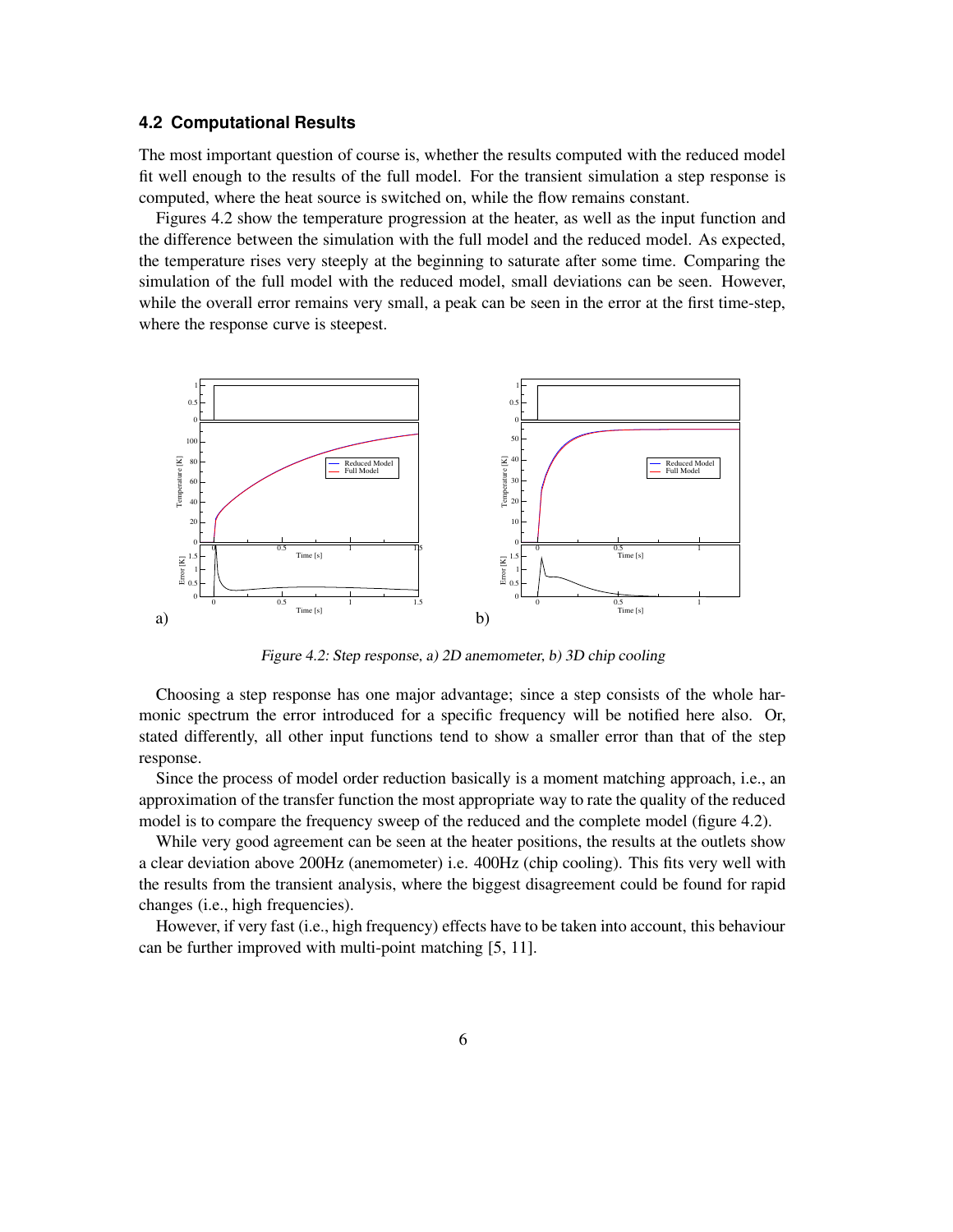

Figure 4.3: Harmonic analysis a) 2D anemometer b) 3D chip cooling

## **5 Conclusion**

The presented paper describes model order reduction for convective thermal flow, as it can be found in cooling systems and anemometers. Very good results could be obtained for the transient and harmonic analysis at the heater position, the results at the output positions also show very good agreement up to high frequencies. Sufficient accuracy in the transient results could be obtained with resources usually needed for the stationary solution.

Therefore, we could show that the approach of model order reduction is an effective tool to speed up transient and harmonic simulations in the case of convective thermal flow. Due to the subsequent reduction step it becomes affordable to increase the dimension of a model by including a stationary flow field with a given profile. The reduced models can then be used to perform parameter variations of the input functions very cost-effectively.

Unfortunately the heat generation rate is the only available input function for the reduced model in this case. Hence, changing the velocity, geometrical or material data makes it necessary to repeat the discretization and thus the reduction step. However, in principle it is possible to define the velocity on a per element basis, so this depends on the used discretization tool.

Figure 5.1 shows the typical workflow for such a variation as well as the states where input (red) is applied or output (blue) is obtained. The approximated flow profile (by steps, in our case) is applied in the design process, to be included in the discretization with the othe model data, like geometry and material properties. The resulting system of differential is reduced and computed with defined input function  $(U(t))$ , heat generation rate at the heater). Results or output of this simulation is the heat at the specified output nodes. In the presented examples especially the heat at the source, the sensors and at the outlet are of interest. With the same reduced model parameter variations on the input function  $(U(t))$  can be performed. The results of this tests are used to perform design changes. As these changes make a new discretization necessary, the reduction step has to be repeated also. With the new reduced model the parameter variation is performed again and so on.

However, the cost of the reduction step is comparable to the cost of a stationary solution, that usually is affordable nowadays, so that a larger number of designs can be evaluated with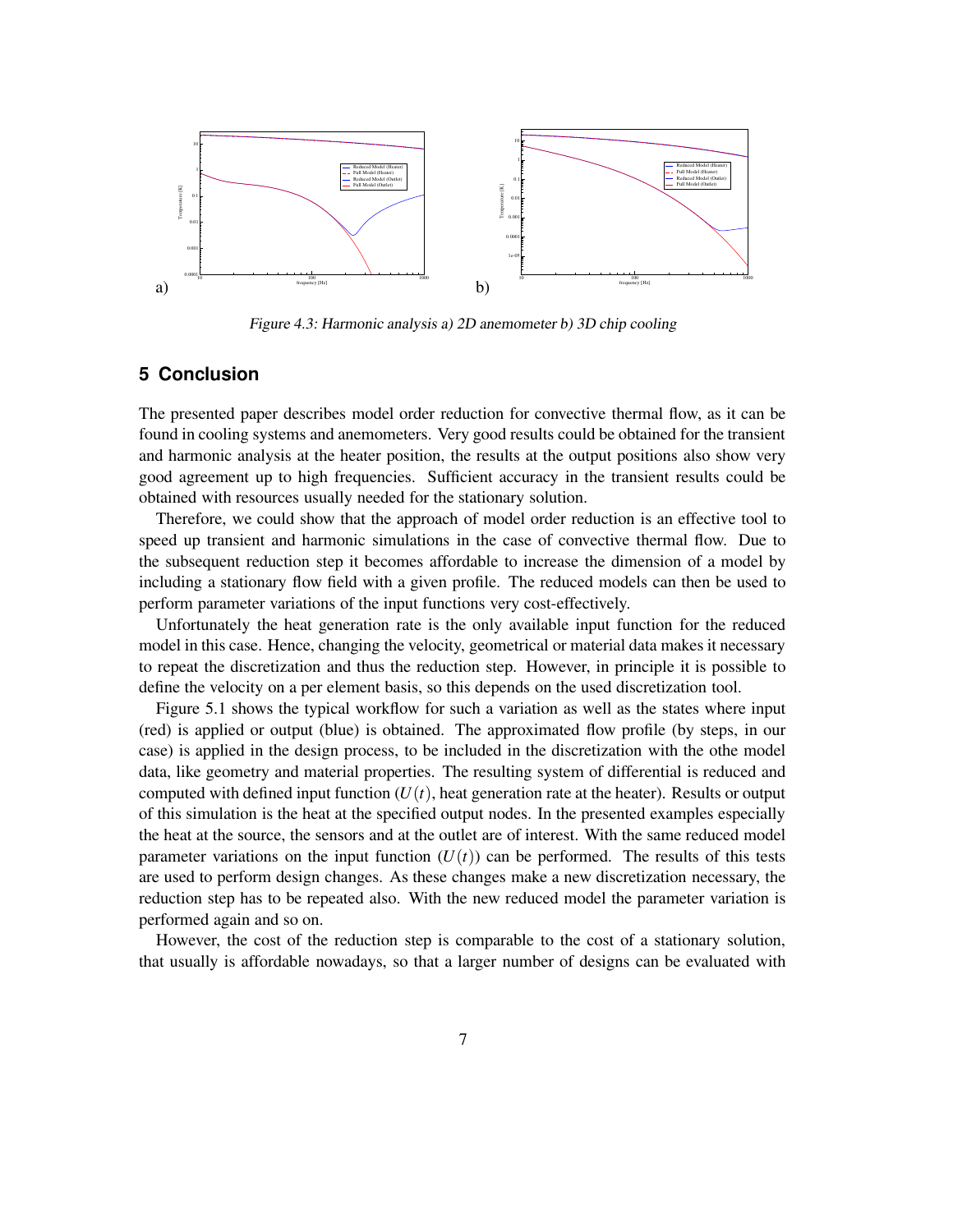

Figure 5.1: Process flow

reasonable effort.

## **6 Acknolegements**

The authors wish to thank the German ministry for science and education (BMBF) for funding in the framework of the project SIMOD.

## **References**

- [1] C.A.J. Fletcher. *Computational Techniques for Fluid Dynamics*. Springer Verlag, 1991.
- [2] Ansys Incorporated. *Theory Reference*. Ansys 8.0.
- [3] Herbert Ernst. *High-Resolution Thermal Measurements in Fluids*. PhD thesis, Albert-Ludwigs-Universität Freiburg, 2001.
- [4] C. A. Harper. *Electronic packaging and interconnection handbook*. New York McGraw-Hill, 1997.
- [5] D. D'Amore L. Codecasa and P. Maffezzoni. An Arnoldi based thermal network reduction method for electro- thermal analysis. *IEEE Transactions on Components and Packaging Technologies*, 26:186–192, 2003.